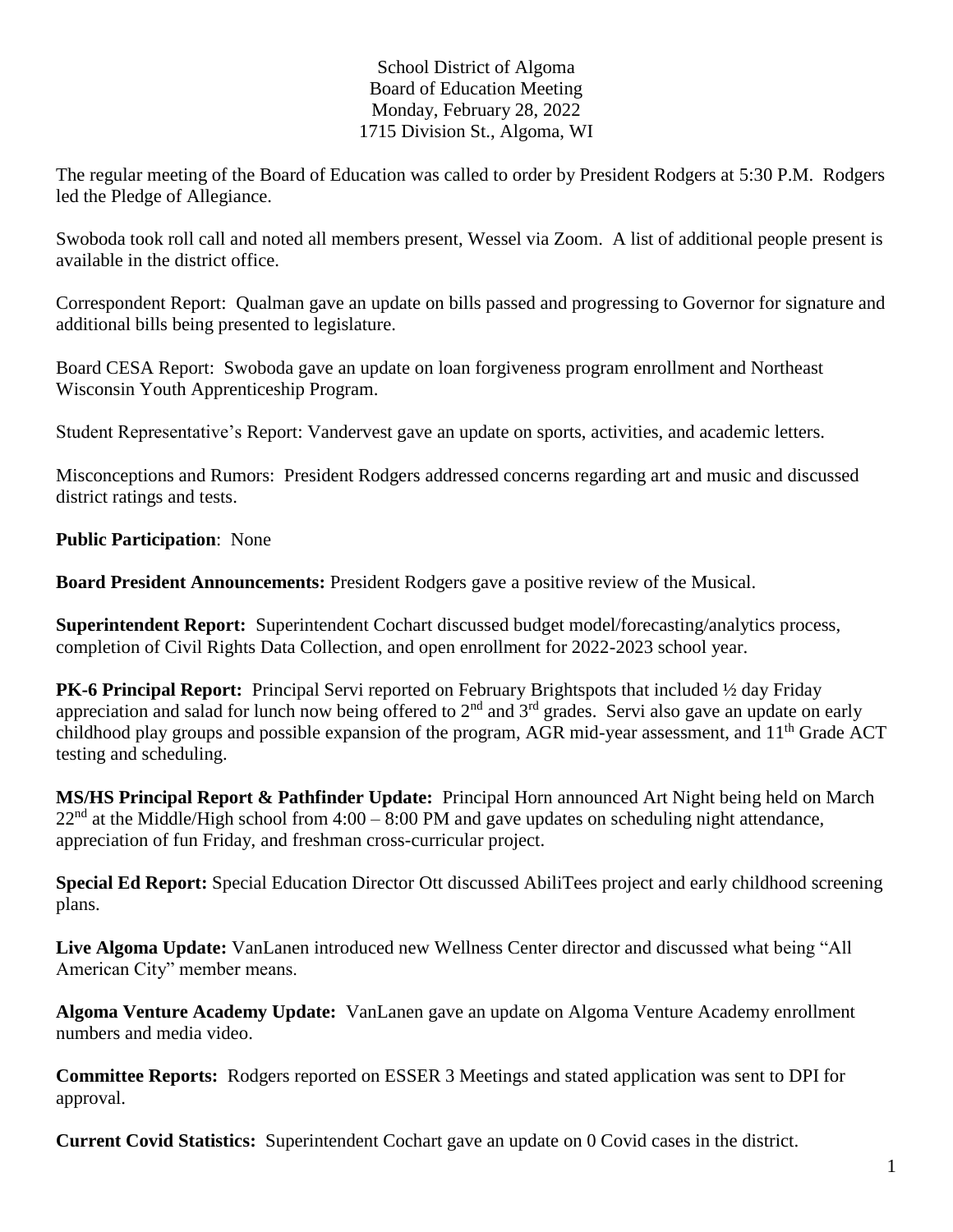## **Other Items for Discussion:** None

Wiesner made a motion, Schmitz seconded to approve Board Meeting Minutes of January 24, 2022, Special School Board Meeting Minutes of February 10, 2022, and ESSER 3 Ad Hoc Committee Meeting Minutes of February 9, 2022 & February 21, 2022. All yes. Motion carried.

Qualman moved, Emert seconded to approve bills as presented. All yes. Motion carried.

No recommendations for modifications of Covid mitigation practices.

Request for future agenda items: Diesel Program in LC and Northeast Wisconsin Youth Apprenticeship/Internship Program

Qualman moved, Emert seconded to move into executive session pursuant to Statute 19.85 (1)(C)(E)(F)(I). Roll call vote. All Yes. Motion carried at 7:02 P.M.

Qualman moved, Wiesner seconded to return to open session. Roll call vote. All Yes. Motion carried at 8:10 P.M.

Schmitz moved, Wiesner seconded to approve District Administrator contract for Jesse Brinkmann beginning July 1, 2022. All Yes. Motion carried.

Qualman moved, Schmitz seconded to approve resignation from Hanna Herland, Interim Occupational Therapist, effective January 28, 2022. All Yes. Motion carried.

Wiesner moved, Schmitz seconded to approve resignation from Sherry DeBaker, Special Education Aide, effective February 4, 2022. All Yes. Motion carried.

Qualman moved, Swoboda seconded to approve resignation from Zach Blahnik, Community Wellness Center Manager and Middle School Track Coach, effective March 4, 2022. All Yes. Motion carried.

Qualman moved, Swoboda seconded to approve Whitney Ebert, Director of Operations & Community Engagement, annual salary \$50,000.00, effective March 1, 2022. All Yes. Motion carried.

Qualman moved, Emert seconded to approve increasing Summer School Coordinator pay from \$800.00 to \$1500.00. All Yes. Motion carried.

| Schmitz moved, Qualman seconded to approve the following extra-curricular contracts: |                                 |            |
|--------------------------------------------------------------------------------------|---------------------------------|------------|
| <b>Ashley Cleveland</b>                                                              | <b>Head Softball Coach</b>      | \$2,800.00 |
| Lyndsay Harmann                                                                      | Assistant (JV) Softball Coach   | \$1,960.00 |
| <b>Abby Piesler</b>                                                                  | <b>Volunteer Softball Coach</b> |            |
| <b>Terry Dart</b>                                                                    | <b>Volunteer Softball Coach</b> |            |
| <b>Mark Zastrow</b>                                                                  | <b>Volunteer Softball Coach</b> |            |
| <b>Justin Massey</b>                                                                 | <b>Volunteer Baseball Coach</b> |            |
| <b>Steve Schmiling</b>                                                               | <b>Head Track Coach</b>         | \$3,300.00 |
| Dean Blahnik                                                                         | <b>Assistant Track Coach</b>    | \$1,900.00 |
| Lyle Nell                                                                            | <b>Assistant Track Coach</b>    | \$1,900.00 |
| <b>Jesse Duerst</b>                                                                  | <b>Assistant Track Coach</b>    | \$1,900.00 |